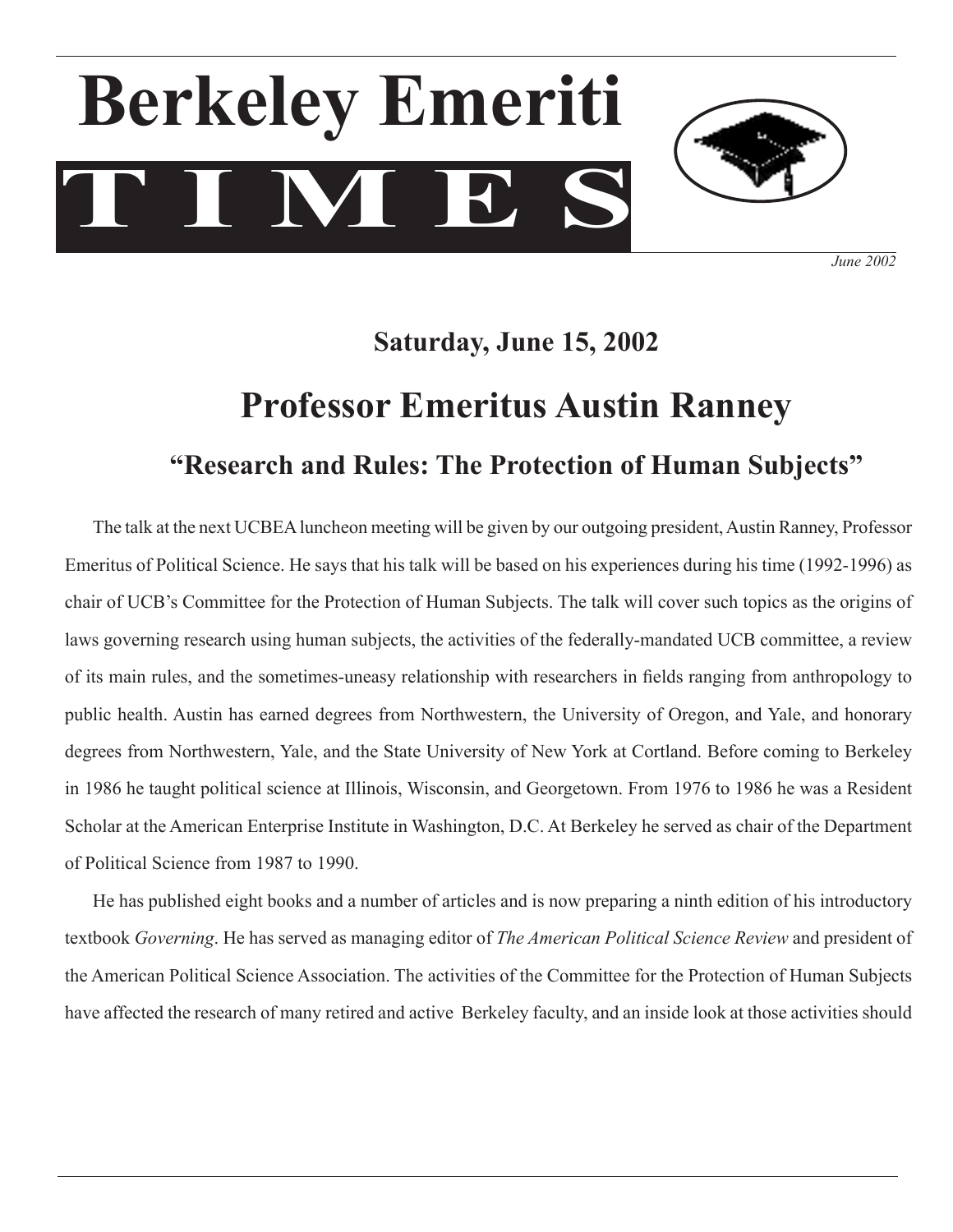#### **UCB EMERITI ASSOCIATION EXECUTIVE COMMITTEE**

#### **2001-2002**

**President** Austin Ranney

**Vice President** Louise Taylor

**Secretary-Treasurer**  Joseph Garbarino

**Stewards** Mollie Balamuth Betty Carpenter Sue Cork Mary Dee Vermeulen

**Members at Large** Claude Babcock Sheldon Messinger Marie-Anne Seabury Barbara Shapiro Larry Waldron

**Mailing Address** UC Berkeley Emeriti Association 2 Boalt Hall, # 7200 Berkeley, CA 94720-7200

**Director, UCB Retirement Center** Shelley Glazer 510-643-3212 sdg@uclink.berkeley.edu

**Administrative Specialist** André S. Porter asporter@uclink.berkeley.edu

Office UCB Retirement Center 2 Boalt Hall, # 7200 Berkeley, CA 94720-7200 Hours Monday-Friday 8:30 am - 4:30 pm Closed Noon-1pm Telephone 510-642-5461 Fax  $510-643-1460$ Web site http://thecenter.berkeley.edu Email ucbrc@uclink.berkeley.edu



#### **Volume 11, Number 4**

Published two weeks before each meeting of the UC Berkeley Emeriti Association: To provide closer networking for members with meeting announcements, meeting reviews, executive committee actions, pertinent campus news, and to reach out to members who cannot attend the meetings. Editor: Claude Babcock Phone: (510) 848-3368

#### **STEPS TOWARD PEACE ON EARTH**

 German armies were poised to invade England to complete the conquest of Europe when Franklin Roosevelt initiated the "Lend-Lease" program to send Britain obsolete warships and other materials to support the defense of the island nation. The question arose- what should be asked of the British in return for the critical aid. Consideration was given to a proposal that the English government be requested to replace their complicated monetary system based on the number twelve with the simpler decimal system used by most of the world. The British did not make the change until some ten years after the end of World War II.

 England and the United States still retain an antiquated system of measurement having its origins in ancient antiquity (inch derives from Assyrian, ynce). It istime to forsake such incongruous units of measurement as, foot, yard, fathom, rod, furlong, mile, and embrace the metric system (we use it for measurement in science and alcoholic beverages). In the metric system the basic unit is ten and measurements are expressed in logical, simple terms such as, centimeter, millimeter, and kilometer.

When the United States finally accepts the metric system that would be a first step toward a united world, a world at peace.

 Asecond step has been taken by the majority of European nations.Among the exceptions are Britain and Switzerland which have an historical record of being insular. This step was the establishment of a common unit of currency, the Euro, promoting a sense of unity in the economy of the nations.

 The monetary system of America has it antecedents in Germany, Spain, and ancient Rome — dollar derives from the German, *taller*, cent from the Latin, *centum*, and two-bits (twenty-five cents) had its origin in the practice of breaking Spanish pieces of eight into four pieces for use as coins in early America.

 If the United States were to take the second step and adopt the Euro another artificial barrier toward global unity would be eliminated. That could happen here and now, and the prospects for world peace would be enhanced. The tragic events of September  $11<sup>th</sup>$  have brought about a new awareness of the need to nurture the brotherhood of mankind. We must overcome

#### **REVIEW OF JACK CITRIN'S TALK**

 At our luncheon meeting on March 30, 2002, Jack Citrin, Professor of Political Science at UCB, spoke on the topic "To Vote or Not to Vote: Myths and Realities about American Political Participation." He began by noting that American voting turnout is lower than in any other nation

*Continued p.3*

#### EDITOR'S NOTE

If you have an article or even a short item that might interest our group, contact me at 510-848-3368. Material (preferably typed) also may be mailed to: UCBEA, 2 Boalt Hall #7200, Berkeley, CA 94720-7200, or sent by email to: ucbrc@uclink.berkeley.edu. Don't overlook suggestions for our "Satisfactory Services" column.

#### **BOOK EXCHANGE**

Reminder: bring books you're finished to the luncheon to leave at the book-exchange post (usually a table in the hall), and take home one or more that you might want to read.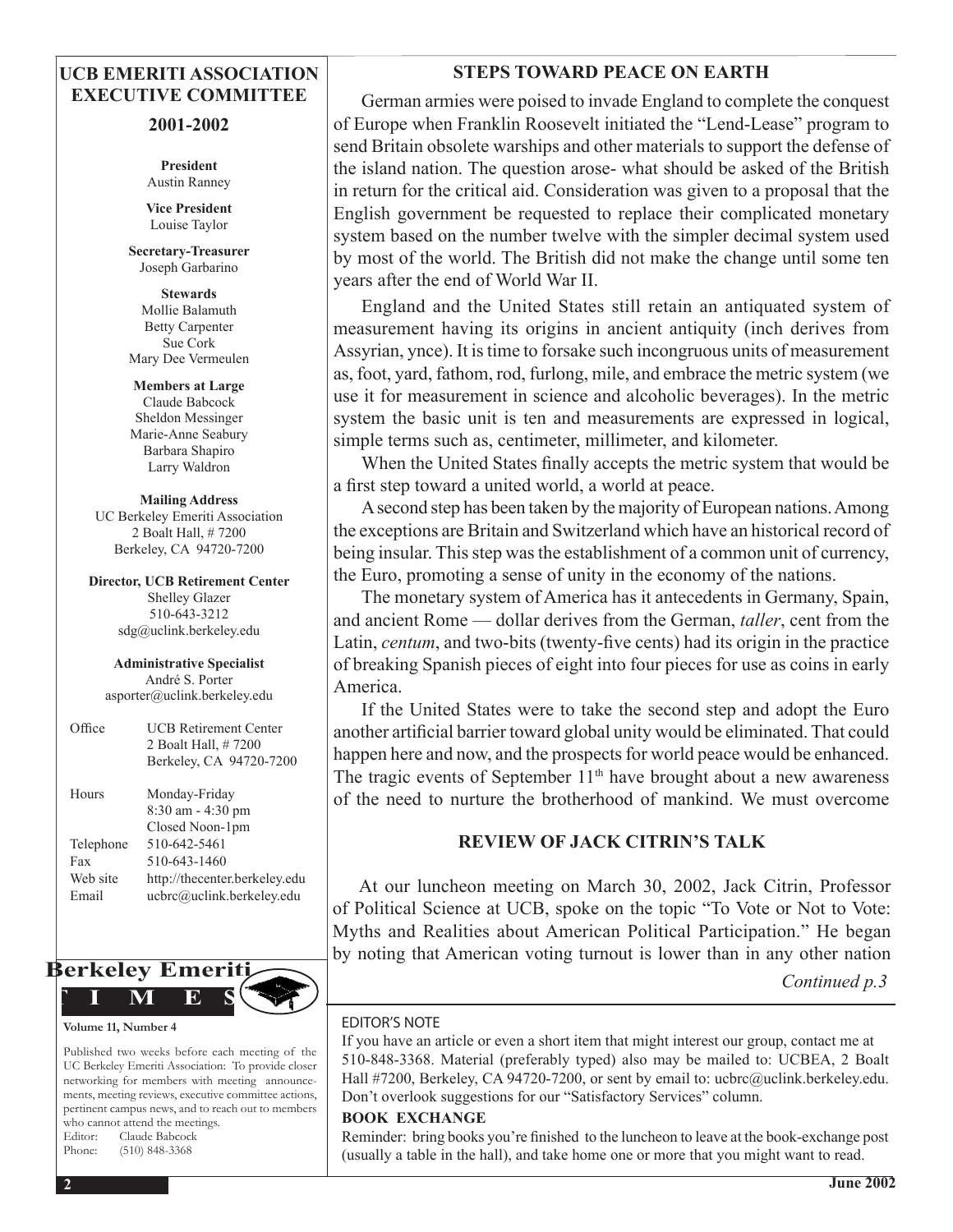#### *Citrin Review, Continued*

except Switzerland. On average, about half of Americans of voting age vote; in the 2000 presidential election the turnout was 51 percent, and it is predicted the 2002 midterm congressional election turnout will be less than 40 percent. He compared this with Canada (70 percent), Great Britain (76 percent), and France (80 percent). Professor Citrin next compared a number of widely-believed myths about American voting with the realities that political science research has revealed. **Myth One:** the policy and candidate preferences of nonvoters are very different from those of voters; if the turnout in every election were 100 percent the outcomes would be very different. Many liberals believe most nonvoters are poor people, and if they all voted the winners would be liberal policies and candidates. Most conservatives believe, with Barry Goldwater, that most nonvoters (the "silent majority") are conservative, and if they all voted the winners would be conservative policies and candidates. **Reality:**survey research shows that the policies and candidates preferred by nonvoters are almost identical with those preferred by voters. If all Americans voted there would be little if any difference in the election outcomes.

 Citrin then took up the question of what makes the turnout in the United States so low. **Myth Two:** many nonvoters believe that the American political system is hopelessly corrupt and unrepresentative; its parties do not offer real choices, and its politicians do not deliver on their campaign promises, so voting is meaningless and not worth the effort. **Reality:** survey research comparing the levels of political alienation, cynicism, and rejection of the political system among Americans with those in other democracies has consistently found Americans have significantly lower levels of alienation and higher levels of political trust and patriotism than the citizens of other democracies. Disgust with the political system is not the explanation for Americans' low turnout; there is a more likely explanation.

**June 2002** the eligible citizens and registered voters are one and **Myth Three:** it is more difficult and burdensome to vote in the United States than in other democracies. **Reality:** the myth is largely correct. In all other democracies, individual citizens need take no initiative to get registered; government agencies take care of it automatically, and at every election almost all eligible citizens are on the national voting register. In the United States, registration is controlled by the states, and in most, eligible citizens must ask the registering authorities to put them on the rolls. In other democracies

#### **SATISFACTORY SERVICES**

#### **MEMBER RECOMMENDATIONS** Phone numbers are area code 510

unless otherwise noted New Recommendations



**Lorraine Hauser** has used Bruce De Benedictis (763-4657) for Piano Tuning and Repair for over 20 years, and his work has always been very good.

**Phyllis Brooks Schafer** (704-9951) uses Kevin Combs (540-5139; kevcombs@yahoo.com), technical support specialist for computer software/hardware problems, Mac and PC. He provides house calls and has rescued files — and my sanity!

 For previous listings call the Center or surf to http://thecenter.berkeley.edu/ucbea-services.htm

the same, but in the United States only 62 percent of the age-eligible citizens are registered voters.

 In other democracies when registered voters move from one area to another, they remain on the national register; in the U.S. when they move from one state to another, they are dropped from the first state's register and must apply for registration in the second state. Americans move more than the citizens of other nations (about thirty-two percent move during any five-year period), and many forget or do not bother to re-register. Registration has been made easier in recent years by measures like the Motor Voter Act, but the burdens of registration remain an important cause of low turnout.

However, Citrin concluded, perhaps the most important cause of nonvoting in America is "voter fatigue" caused by the large number of elections and the large number of decisions to be made at each election. In most democracies elections are held only every three or four years, and at each election the voter is asked to make no more than three or four choices in voting for candidates for the national legislature.

In America there are many elections for national, state, and local offices. Moreover, there are primary elections to choose the parties' nominees followed by general elections. Add to this the many state, county, and municipal referendum elections on a variety of issues, and the result is that a voter is asked tomakemanydecisions:intheCaliforniaelectionofNovember 2002, each voter will be asked to make well over fifty decisions – more than a British, Canadian or French voter will make in ten years. He noted that Switzerland is the only other democracy with a frequency of elections and a number of decisions at each election approaching those in the United States, and Swiss turnout is even lower than